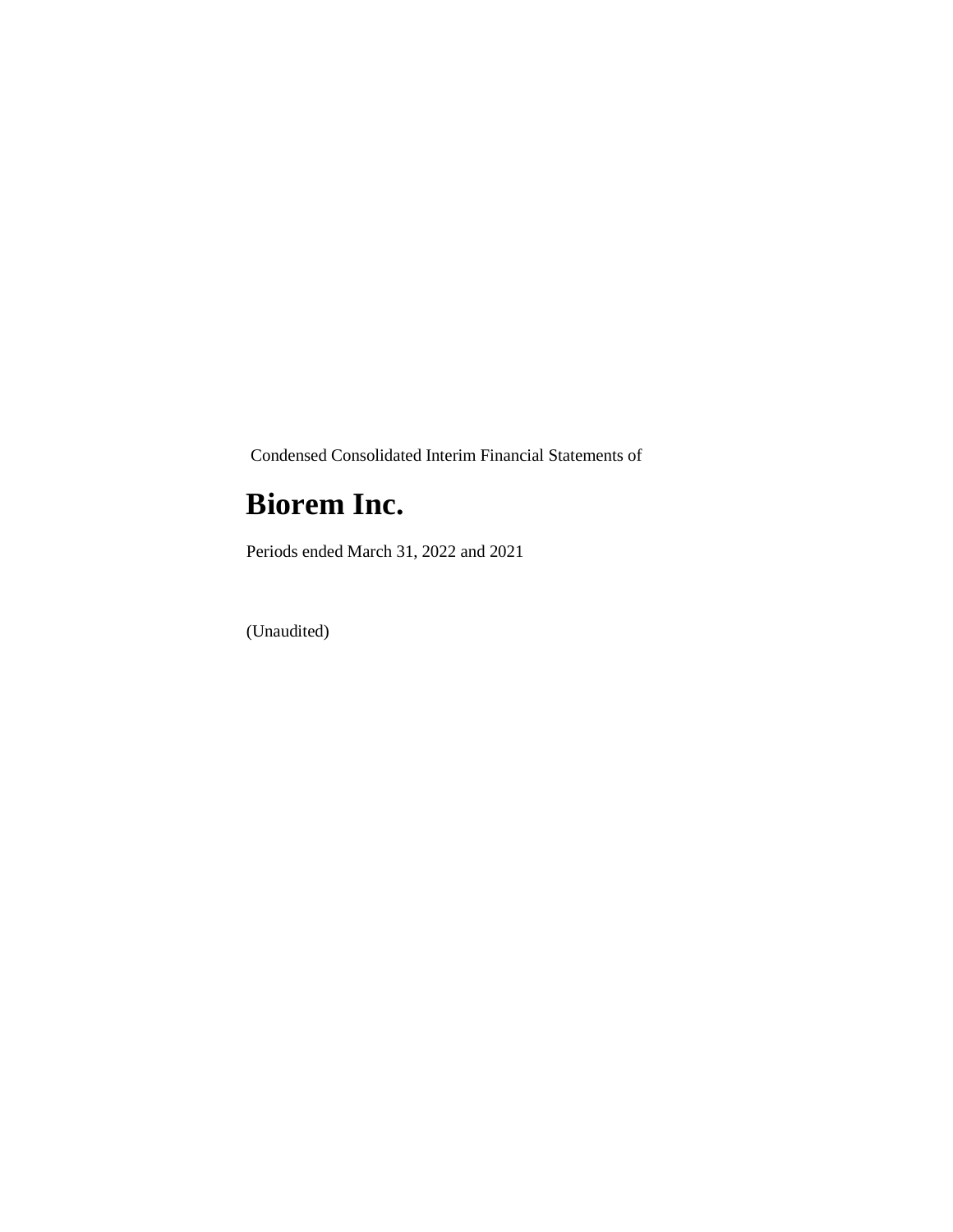March 31, 2022 and 2021 (unaudited) Table of contents

The accompanying condensed consolidated interim financial statements of Biorem Inc. have been prepared by and are the responsibility of the Company's Management. The Company's independent auditor has not performed a review of these financial statements in accordance with standards adopted by the Chartered Professional Accountants of Canada ("CPA Canada") for a review of interim financial statements by an entity's auditor.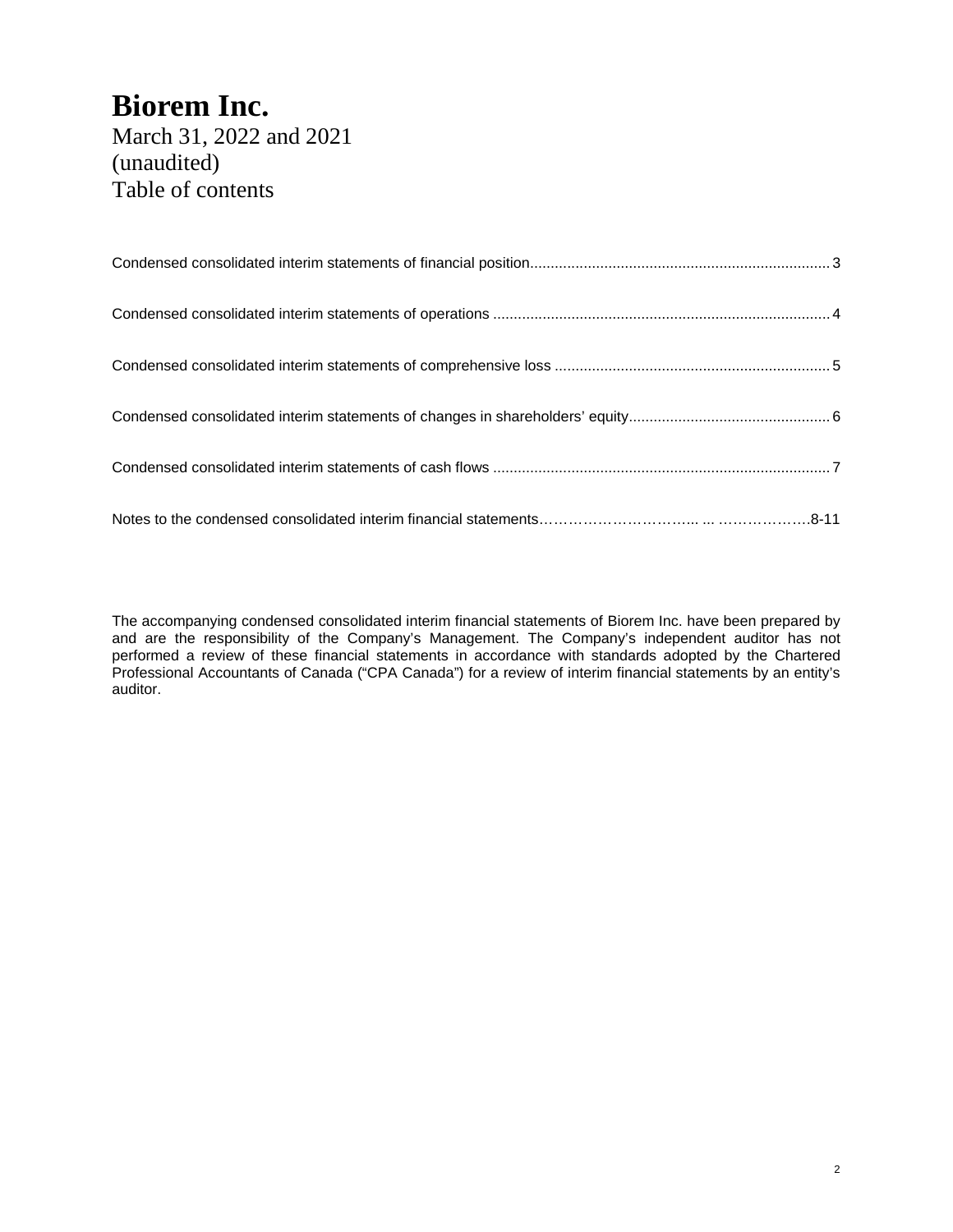### **Biorem Inc.** Condensed consolidated interim statements of financial position March 31, 2022 and December 31, 2021

|                                                   |       |                       | December 31, |
|---------------------------------------------------|-------|-----------------------|--------------|
| (In Canadian dollars, unandited)                  | Notes | <b>March 31, 2022</b> | 2021         |
|                                                   |       | \$                    | s            |
| <b>Assets</b>                                     |       |                       |              |
| <b>Current assets</b>                             |       |                       |              |
| Cash and cash equivalents                         |       | 3,584,168             | 4,471,304    |
| Accounts receivable                               |       | 3,788,764             | 6,506,760    |
| Unbilled revenue                                  |       | 4,193,776             | 3,626,819    |
| Inventories                                       |       | 1,265,436             | 901,670      |
|                                                   |       |                       | 658,884      |
| Prepaid expenses and deposits                     |       | 594,044               |              |
| Non-current assets                                |       | 13,426,188            | 16, 165, 437 |
| Equipment and leasehold improvements              |       | 1,081,266             | 1,145,070    |
| Deferred tax assets                               |       | 1,891,034             | 1,855,547    |
|                                                   |       |                       |              |
| <b>Total assets</b>                               |       | 16,398,488            | 19,166,054   |
|                                                   |       |                       |              |
| <b>Liabilities</b>                                |       |                       |              |
| <b>Current liabilities</b>                        |       |                       |              |
| Accounts payable                                  | 9     | 2,857,741             | 5,065,853    |
| <b>Accrued liabilities</b>                        |       | 2,268,932             | 2,512,982    |
| Lease liabilities                                 |       | 178,783               | 185,687      |
| Income taxes payable                              |       | 445,831               | 445,831      |
| Provisions                                        | 8     | 563,141               | 490,225      |
| Unearned revenue                                  |       | 3,064,369             | 3,021,251    |
| Interest bearing loans                            | 7     | 1,190,126             | 1,508,811    |
|                                                   |       | 10,568,923            | 13,230,640   |
| Non-current liabilities                           |       |                       |              |
| Interest bearing loans                            | 7     | 3,371,236             | 3,501,189    |
| Lease liabilities                                 |       | 505,210               | 469,916      |
|                                                   |       | 3,876,446             | 3,971,105    |
|                                                   |       |                       |              |
| <b>Shareholders' equity</b>                       |       |                       |              |
| Common shares                                     |       | 4,906,353             | 4,906,353    |
| <b>Contributed surplus</b>                        |       | 2,169,648             | 2,169,648    |
| Accumulated other comprehensive income            |       | 687,156               | 597,343      |
| <b>Deficit</b>                                    |       | (5,810,038)           | (5,709,035)  |
| <b>Total shareholders' equity</b>                 |       | 1,953,119             | 1,964,309    |
|                                                   |       |                       |              |
|                                                   |       |                       |              |
| <b>Total liabilities and shareholders' equity</b> |       | 16,398,488            | 19,166,054   |

See accompanying notes to condensed consolidated interim financial statements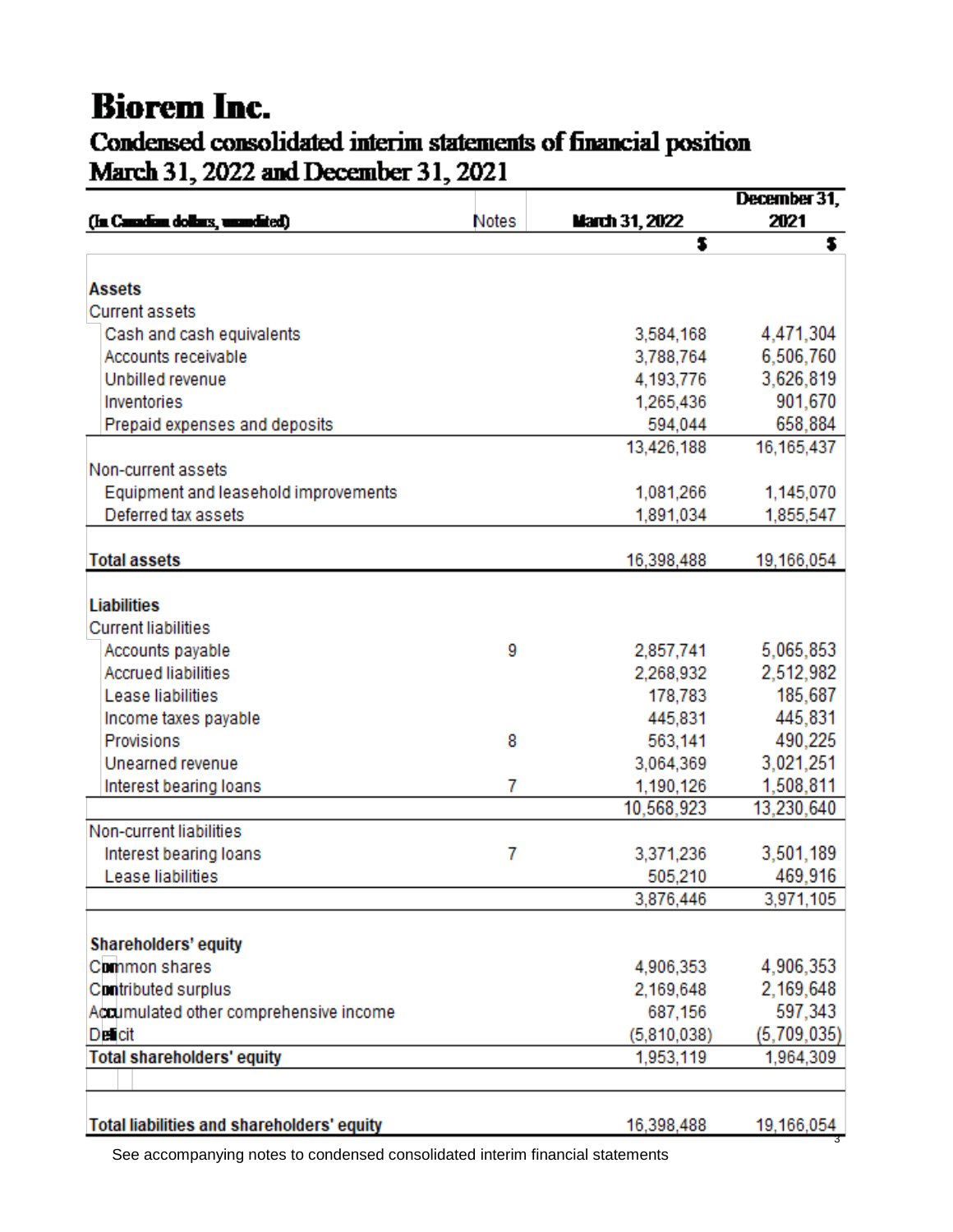# Consolidated statements of operations<br>Three months ended March 31, 2022 and 2021

| (In Canadian dollars, unaudited)      | <b>Notes</b> | 2022       | 2021       |
|---------------------------------------|--------------|------------|------------|
|                                       |              |            | S          |
| <b>Revenue</b>                        |              | 4,380,756  | 3,428,866  |
| Cost of goods sold                    |              | 3,501,845  | 3,150,671  |
| <b>Gross profit</b>                   |              | 878,911    | 278,195    |
| <b>Expenses</b>                       |              |            |            |
| Sales and marketing                   |              | 565,391    | 460,101    |
| <b>Research and development</b>       |              | 9.814      | 2,455      |
| <b>General and administration</b>     |              | 365,813    | 275,713    |
| Other expense                         | 5            | 1,052      | 97,979     |
| <b>Total operating expenses</b>       |              | 942,070    | 836,248    |
|                                       |              |            |            |
| <b>Eamings (loss) from operations</b> |              | (63, 159)  | (558, 053) |
| <b>Finance costs</b>                  | 7            | 73,331     | 10,461     |
| Earnings (loss) before tax            |              | (136, 490) | (568, 514) |
| Income tax (recovery)                 |              | (35, 487)  | (147,814)  |
| Net earnings (loss)                   |              | (101, 003) | (420, 700) |
| Earnings (loss) per share, basic      |              | (0.007)    | (0.01)     |
| Earnings (loss) per share, diluted    |              | (0.007)    | (0.01)     |

See accompanying notes to consolidated financial statements.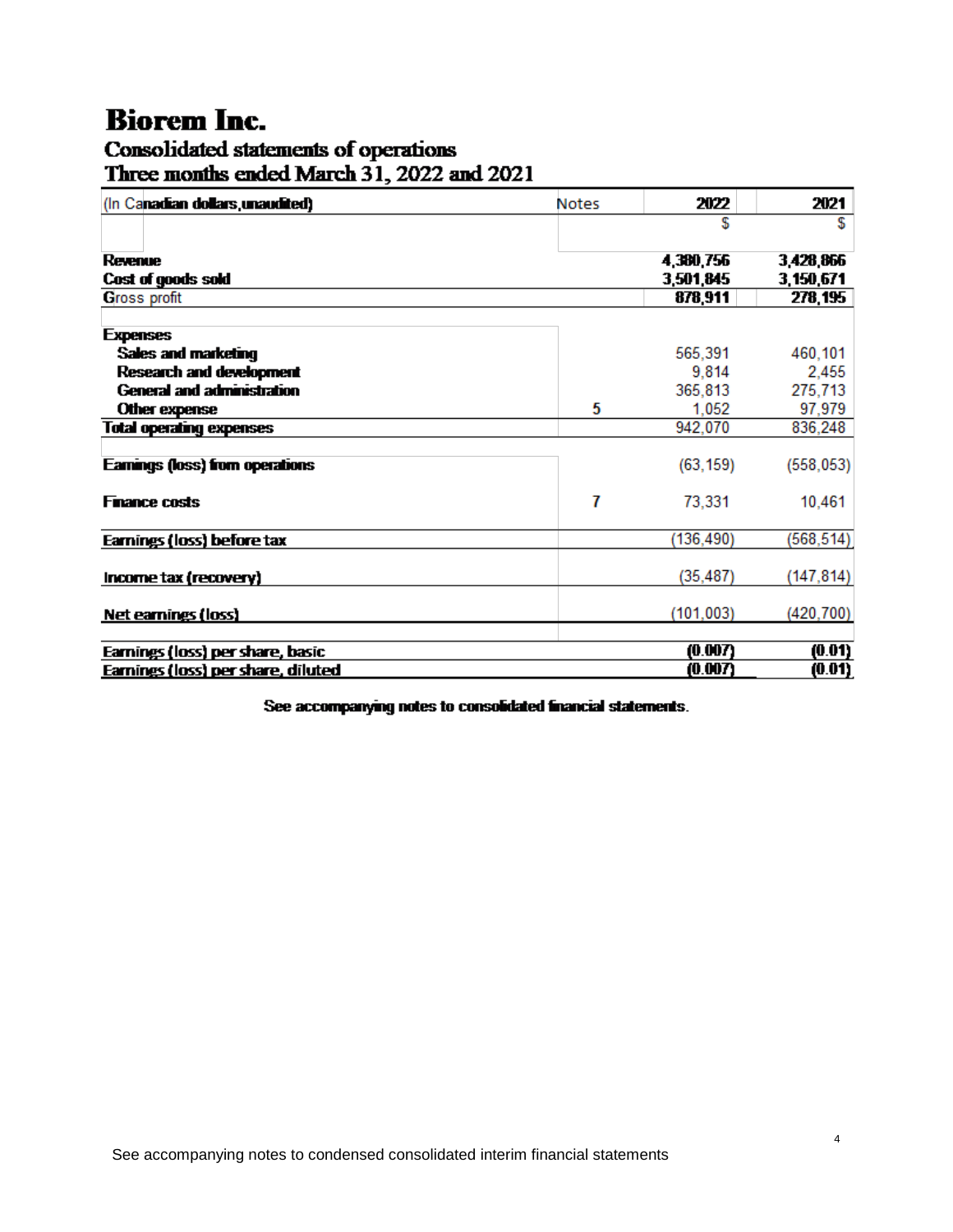### Condensed consolidated interim statement of comprehensive income (loss) Three months ended March 31, 2022 and 2021

| (In Canadian dollars, unaudited)                                                                                                                                      | 2022       | 2021       |
|-----------------------------------------------------------------------------------------------------------------------------------------------------------------------|------------|------------|
|                                                                                                                                                                       |            |            |
| Net income (loss)                                                                                                                                                     | (101, 003) | (258, 191) |
| Other comprehensive income (loss)<br><b>them that will not be reclassified into profit</b> and loss<br>Foreign currency translation differences on foreign operations | 89.813     | 162,509    |
|                                                                                                                                                                       |            |            |
| Total comprehensive income for the period                                                                                                                             | (11, 190)  | (95, 682)  |
|                                                                                                                                                                       |            |            |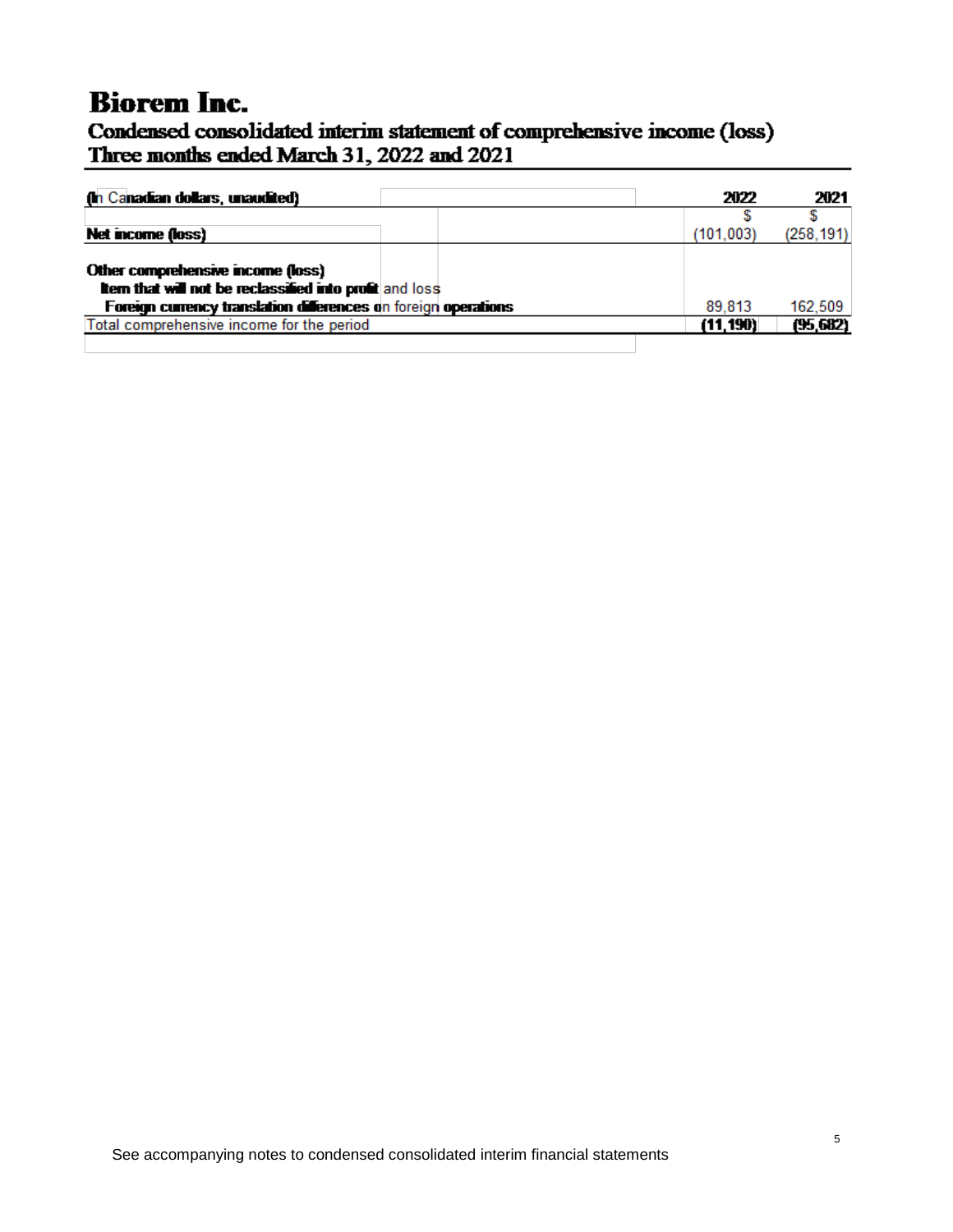### Consolidated statements of changes in shareholders' equity Three months ended March 31, 2022 and 2021

|                                                    |              | Common                   |                | <b>Contributed Accumulated</b> |               |                 |
|----------------------------------------------------|--------------|--------------------------|----------------|--------------------------------|---------------|-----------------|
| In Canadian dollars                                | <b>Notes</b> | shares                   | surplus        | other                          | Deficit       | Total           |
|                                                    |              |                          |                | comprehensive                  |               |                 |
|                                                    |              |                          |                | income(loss)                   |               |                 |
|                                                    |              | £.                       | S.             |                                | £             | £.              |
|                                                    |              |                          |                |                                |               |                 |
| Balance, as at January 1, 2021                     |              | 17,204,855               | 2,189,248      | 1,136,890                      | (7,006,372)   | 13,524,621      |
| <b>Eamings(loss) for the period</b>                |              |                          |                |                                | (420, 700)    | (420, 700)      |
| Foreign currency translation differences on        |              |                          |                |                                |               |                 |
| foreign operations                                 |              |                          |                | 162,509                        |               | 162,509         |
| Total comprehensive earnings (loss) for the period |              |                          |                | 162,509                        | (420.700)     | (258,191)       |
|                                                    |              |                          |                |                                |               |                 |
| <b>Stock options exercised</b>                     |              | 46,075                   |                |                                |               | 46,075          |
| <b>Stock-based compensation</b>                    |              | 46,075                   | 8,439<br>8.439 |                                |               | 8,439<br>54,514 |
|                                                    |              |                          |                |                                |               |                 |
| Balance, as at March 31, 2021                      |              | 17.250.930               | 2,197,687      | 1,299,399                      | (7, 427, 072) | 13,320,944      |
| Balance, as at January 1, 2022                     |              | 4.906.353                | 2,169,648      | 597,343                        | (5,709,035)   | 1,964,309       |
| <b>Eamings(loss) for the period</b>                |              |                          |                |                                | (101, 003)    | (101, 003)      |
| Foreign currency translation differences on        |              |                          |                |                                |               |                 |
| foreign operations                                 |              |                          |                | 89.813                         |               | 89.813          |
| Total comprehensive earnings (loss) for the period |              |                          |                | 89,813                         | (101, 003)    | (11, 190)       |
| <b>Stock-based compensation</b>                    |              |                          |                |                                |               |                 |
|                                                    |              | $\overline{\phantom{0}}$ | ÷              | $\overline{\phantom{0}}$       | ۰             |                 |
|                                                    |              |                          |                |                                |               |                 |
| Balance, as at March 31, 2022                      |              | 4,906,353                | 2,169,648      | 687,156                        | (5, 810, 038) | 1,953,119       |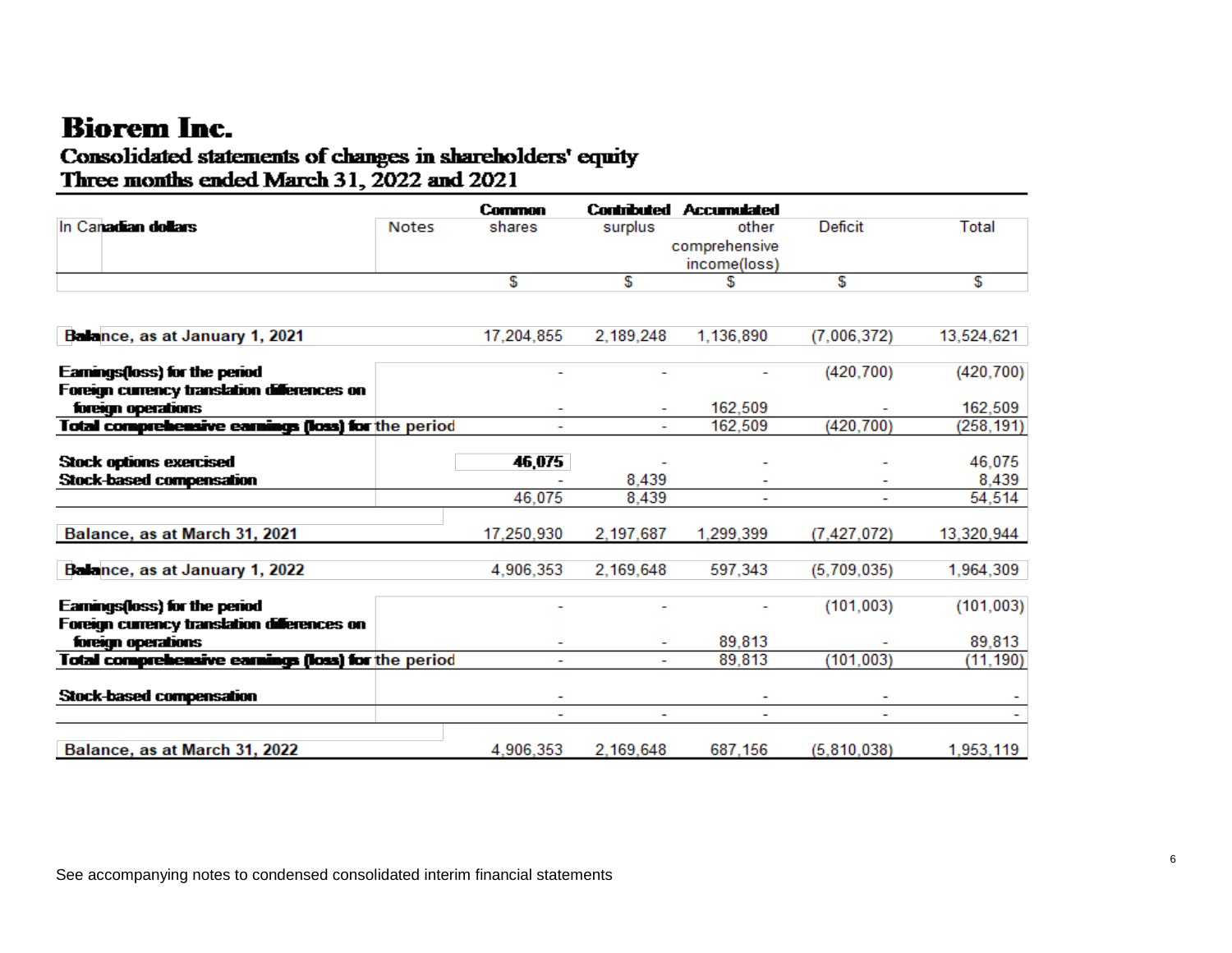### Condensed consolidated interim statements of cash flows Three months ended March 31, 2022 and 2021

| (In Canadian dollars, unaudited)                                             | <b>Notes</b> | 2022          | 2021       |
|------------------------------------------------------------------------------|--------------|---------------|------------|
|                                                                              |              |               | S          |
|                                                                              |              |               |            |
| <b>Operating activities</b>                                                  |              |               |            |
| <b>Net earnings(loss)</b><br>tems not involving cash:                        |              | (101, 003)    | (420, 700) |
| Deferred tax expense                                                         |              | (35, 487)     | 147,814    |
| Depreciation                                                                 |              | 80,789        | 78,669     |
| Stock based compensation                                                     |              |               | 8,439      |
| Accretion lease interest                                                     |              | 9.609         | 11.253     |
|                                                                              |              | (46, 092)     | (174, 525) |
|                                                                              |              |               |            |
| <b>Change in non-cash operating working capital</b>                          |              |               |            |
| Accounts receivable                                                          |              | 2,624,285     | 2,683,889  |
| <b>Unbilled</b> revenue                                                      |              | (474, 084)    | 61,840     |
| <b>Tyentories</b>                                                            |              | (379, 250)    | (163, 394) |
| Prepaid expenses and deposits                                                |              | 58,531        | (297, 992) |
| Accounts payable                                                             |              | (2, 196, 075) | 181,123    |
| <b>Accrued liabilities</b>                                                   |              | (134, 888)    | (448, 521) |
| ncome taxes pavable                                                          |              |               | (715)      |
| <b>Provisions</b>                                                            |              | 72,915        | 7,170      |
| <b>Unearned revenue</b>                                                      |              | (46, 692)     | (171, 746) |
| Cash provided by (used in) operating activities                              |              | (521,350)     | 1,677,129  |
|                                                                              |              |               |            |
| <b>nvesting activities</b><br>Purchase of equipment, leasehold improvements  |              | (16, 984)     | (13, 707)  |
| Cash provided by (used in) investing activities                              |              | (16, 984)     | (13, 707)  |
|                                                                              |              |               |            |
| <b>Financing activities</b>                                                  |              |               |            |
| Repayments operating loan advances                                           | 7            | (329, 999)    |            |
| Proceeds from issuance of common shares on exercise of stock options         |              |               | 46,075     |
| <b>Payment of lease liabilities</b>                                          |              | (54, 592)     | (54, 593)  |
| Payments of principal term loan                                              | 7            | (118, 639)    |            |
| Cash provided by (used in) financing activities                              |              | (503, 230)    | (8, 518)   |
|                                                                              |              |               |            |
| Foreign exchange gain(loss) on foreign denominated cash and cash equivalents |              | 154,428       | (282, 469) |
| ncrease(decrease) in cash and cash equivalents                               |              | (887, 136)    | 1,372,435  |
| Cash and cash equivalents, beginning of year                                 |              | 4,471,304     | 8,869,394  |
| Cash and cash equivalents, end of year                                       |              | 3,584,168     | 10,241,829 |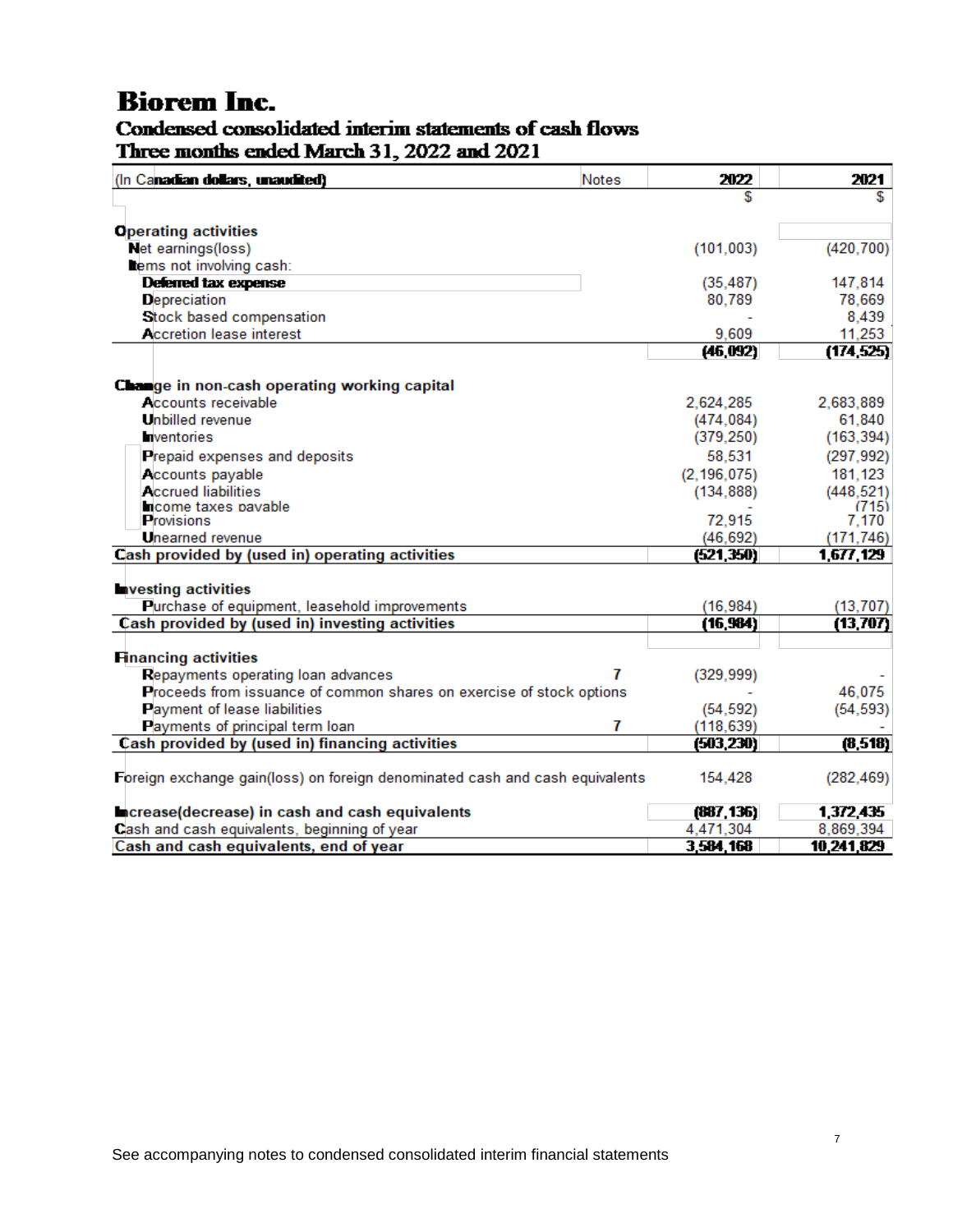Notes to the consolidated interim financial statements March 31, 2022 and 2021 (unaudited)

#### **1. General information**

BIOREM Inc. ("BIOREM") is a company with its head office domiciled in Canada.

The address of BIOREM's registered office is, 7496 Wellington Road 34, Puslinch, Ontario. The Company's common shares are listed on the Toronto Stock Exchange and trade under the symbol BRM.V. The condensed consolidated interim financial statements of BIOREM comprise BIOREM and its subsidiaries (together referred to as "the Company"). The Company is primarily involved in the manufacturing of a comprehensive line of high efficiency air pollution control systems that are used to eliminate odorous and harmful contaminants.

#### **2. Basis of preparation**

#### *a) Statement of compliance*

These condensed consolidated interim financial statements have been prepared in accordance with IAS 34 "*Interim Financial Reporting*". The condensed consolidated interim financial statements do not include all of the information required for full annual financial statements.

These condensed consolidated interim financial statements have been prepared following the same accounting principles and methods of computation as the Company's 2020 annual consolidated financial statements and should be read in conjunction with those audited consolidated financial statements which are available on the System for Electronic Document Analysis and Retrieval ("SEDAR").

These condensed consolidated interim financial statements were approved by the Board of Directors and authorized for issuance on May 20, 2022.

*b) Basis of measurement* 

These condensed consolidated interim financial statements have been prepared on the historical cost basis of accounting, with the exception of financial instruments classified as fair value through profit and loss, which are recorded at fair value.

*c) Functional and presentation currency* 

The functional currency of BIOREM and its subsidiaries is the currency of their primary economic environment. These condensed consolidated interim financial statements are presented in Canadian dollars, which is BIOREM's functional currency. The functional currency of BIOREM's subsidiary located in the United States is the U.S. dollar and the functional currency of BIOREM's subsidiary located in China is the Chinese renminbi.

*d) Basis of consolidation* 

Subsidiaries are entities controlled by the Company. The financial statements of subsidiaries are included in the condensed consolidated financial statements from the date that control commences until the date that control ceases. Accordingly, the consolidated interim financial statements include the accounts of Biorem Technologies Inc., Biorem Environmental Inc., Biorem Environmental (US) Ltd., Biorem Hong Kong, Biorem (Beijing) Technologies Company Limited and Biorem Wuhu Environmental Technology Ltd. in addition to those of BIOREM. All significant inter-company transactions and balances have been eliminated.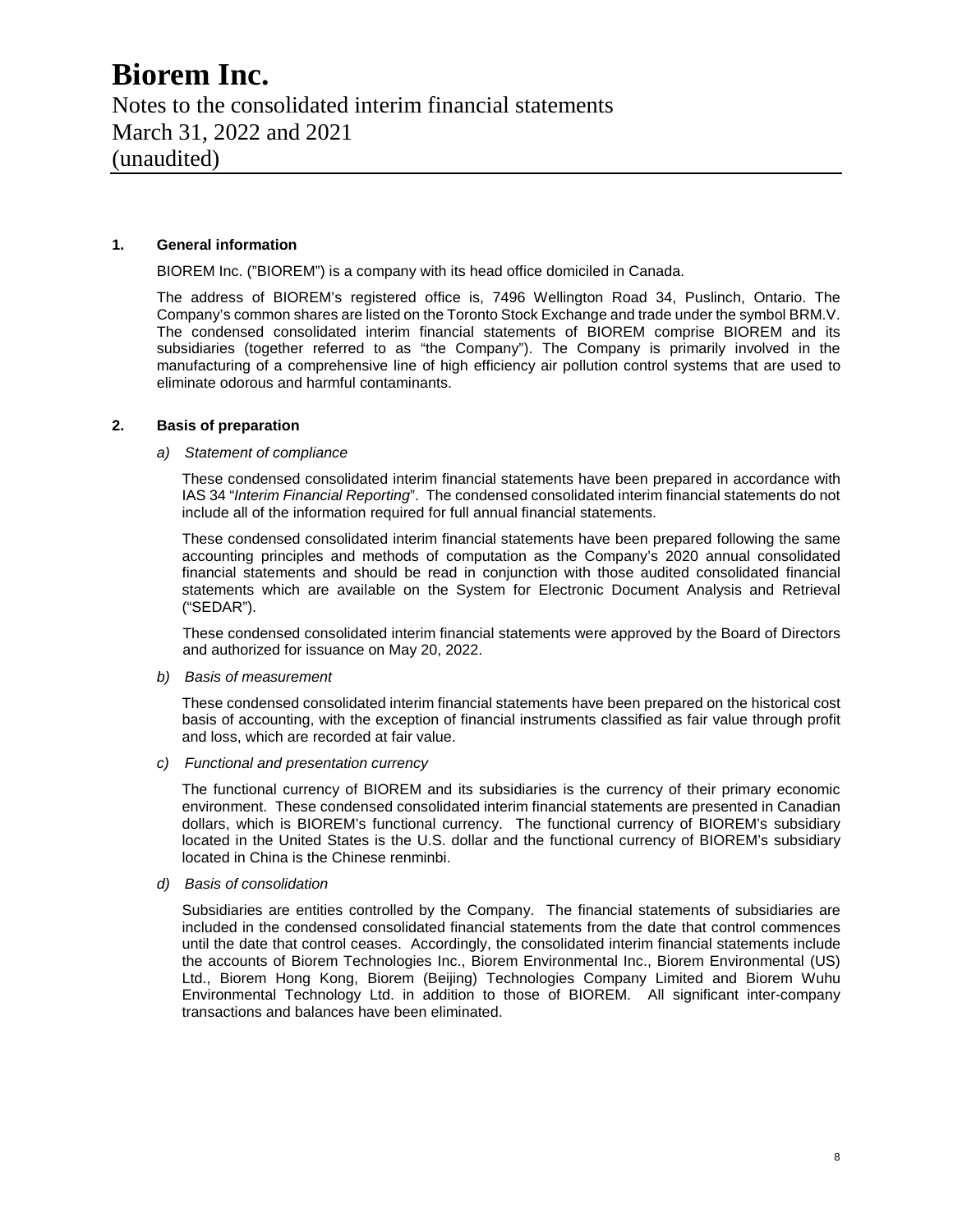Notes to the consolidated interim financial statements March 31, 2022 and 2021 (unaudited)

#### **3. Significant accounting policies**

The significant accounting policies used in preparing these condensed consolidated interim financial statements are unchanged from those disclosed in the Company's 2021 annual consolidated financial statements except as set out below, and have been applied consistently to all periods presented in these condensed consolidated interim financial statements. The accounting policies have been applied consistently by the Company's subsidiaries.

#### **4. Segmented information**

Management has determined that the Company operates in one reportable segment, which involves the manufacture and sale of pollution control systems.

The Company's revenue and capital assets breaks down geographically as follows:

|                      |                   | Revenue    |                          | Capital assets |
|----------------------|-------------------|------------|--------------------------|----------------|
|                      | <b>March 2022</b> | March 2021 | <b>March 2022</b>        | March 2021     |
|                      |                   | S          | \$                       | S              |
| Canada               | 1,552,020         | 1,331,332  | 576,996                  | 730,899        |
| <b>United States</b> | 2,390,168         | 1,992,505  | 451,944                  | 489,427        |
| China                | 258,420           |            | 52,326                   | 129,731        |
| Other                | 180,148           | 105,029    | $\overline{\phantom{0}}$ |                |
| Total                | 4,380,756         | 3,428,866  | 1,081,266                | 1,350,057      |

#### **5. Other expense**

The composition of other expense is as follows:

|                       |                   | Three months ended |
|-----------------------|-------------------|--------------------|
|                       | <b>March 2021</b> | <b>March 2021</b>  |
|                       |                   |                    |
| Foreign exchange loss | 1.052             | 97.979             |
| Total                 | 1.052             | 97,979             |

#### **6. Contingency**

From time to time, the Company is subject to legal proceedings and claims arising in the ordinary course of business. Management is of the opinion, based upon information presently available, that it is unlikely that any such liability, to the extent not provided for by insurance or otherwise, would have a material adverse effect in relation to the Company's consolidated financial position, liquidity or results of operations.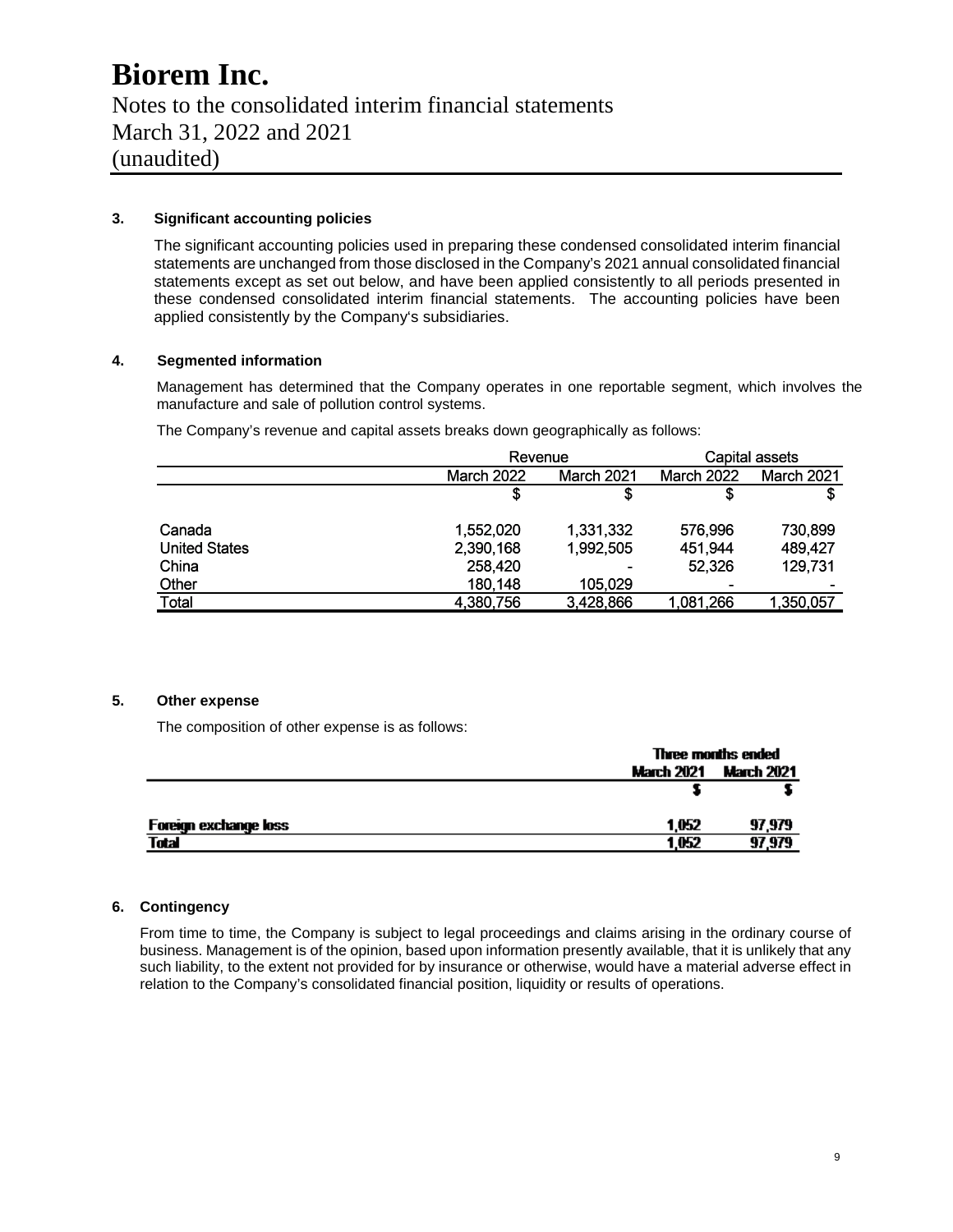Notes to the consolidated interim financial statements March 31, 2022 and 2021 (unaudited)

#### **7. Interest-bearing loans**

|                                  |               |           | March 31   | December 31 |
|----------------------------------|---------------|-----------|------------|-------------|
| Current                          | Interest rate | Maturity  | 2022       | 2021        |
|                                  | x             |           | s          |             |
| Working capital loan             | $Prime + 075$ | On demand | 680,001    | 1,010,000   |
| <b>Current portion term loan</b> | 4.07          | 2022      | 510,125    | 498,811.00  |
|                                  |               |           | 1,190,126  | 1,508,811   |
| Non-current                      |               |           |            |             |
| <b>Term loan</b>                 | 4.07          | 12/01/28  | 3,881,361  | 4,000,000   |
| <b>Current portion</b>           | 4.07          | 2022      | (510, 125) | (498, 811)  |
|                                  |               |           | 3,371,236  | 3,501,189   |
|                                  |               |           |            |             |

On December 1, 2021 the Company secured a \$4,000,000 term loan and a \$3,000,000 operating line of credit from a Canadian chartered bank. Both the working capital loan and the term loan are secured by a general security agreement and first charge over all the assets of The Company The term loan is repayable over 84 months in blended payments of \$54,893 due on the 15<sup>th</sup> of each month.

#### **8. Provisions**

*Warranty* 

| At December 31, 2021                     | \$490.225 |
|------------------------------------------|-----------|
| Provisions used during the period        | $\,$      |
| Provisions made during the <b>period</b> | 72.916    |
| At March 31, 2022                        | \$563.141 |